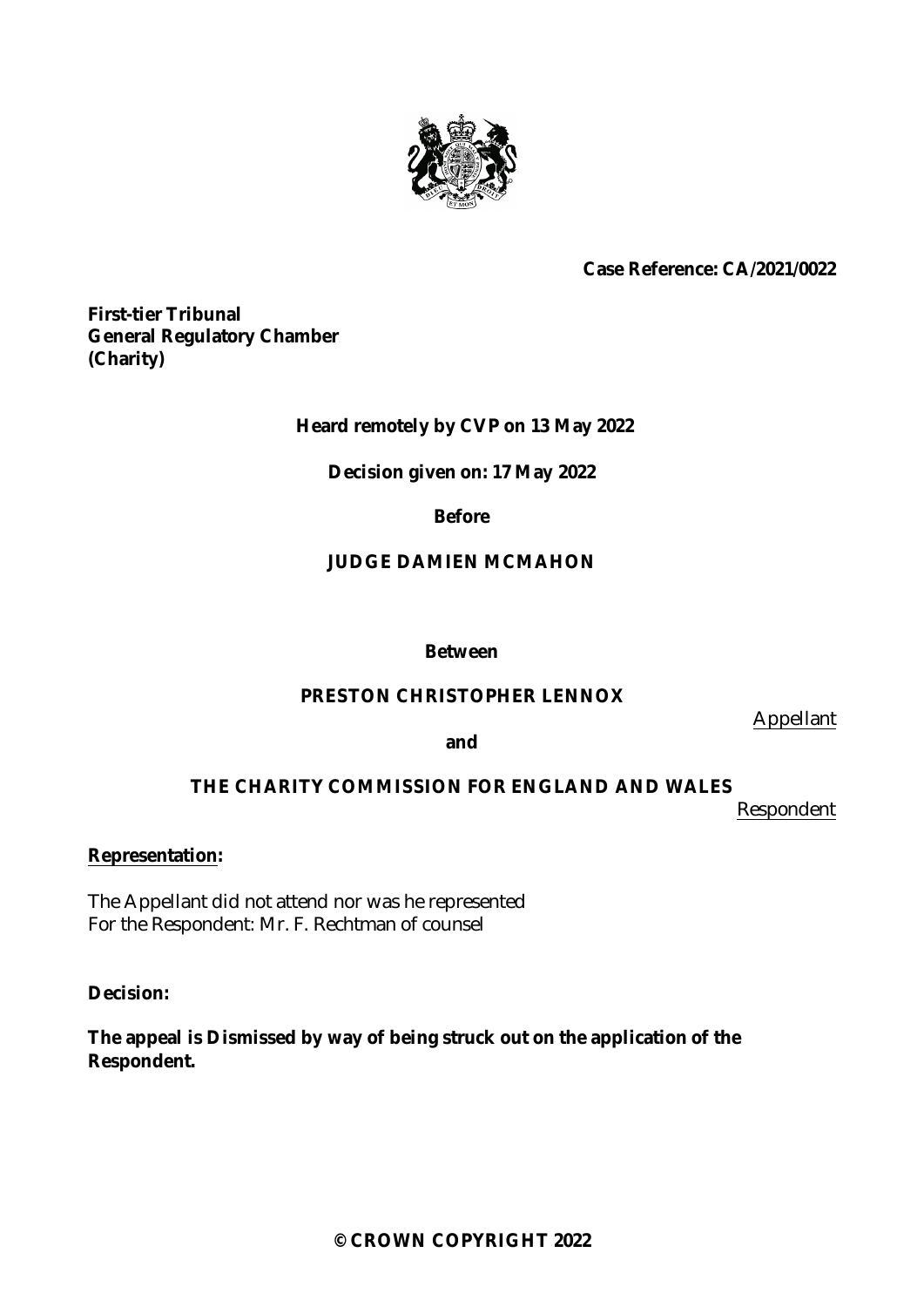# **REASONS**

- 1. The subject of this appeal was an Order of the Respondent dated 12 July 2021 ('the Order'), pursuant to section 181A of the Charities Act 2011 ('the Act') disqualifying the Appellant from being a trustee of a charity, or employee or manager of a charity for the maximum available term of 15 years from, in effect, the date of determination of this appeal, due to alleged misconduct or mismanagement on his part in the administration of a charity known as Thrift Urban Housing Limited.
- 2. The Appellant did not appear to prosecute his appeal. Pursuant to Rule 36 of the Tribunal Procedure (First-tier Tribunal) (General Regulatory Chamber) Rules 2009, as amended ('the Rules'), a hearing may proceed in the absence of a party if the Tribunal is satisfied that the party has been notified of the hearing and it is in the interests of justice to proceed with the hearing. The Tribunal was so satisfied.
- 3. By email dated 9 May 2022, the Appellant stated he would not be available for a video conference without any further explanation. In an email dated 12 May 2022, the Appellant asserted that the hearing of his substantive appeal could not proceed in his absence. This was not the case. In previous correspondence, as appears below, the Appellant wished to have the date of 13 May 2022 for the substantive hearing of his appeal vacated. He also wished to have a face-to-face Case Management hearing on a preliminary issue take place. He asserted on 9 May 2022 that his Article 6 rights (that is, the right to a fair hearing contained in Article 6 of the European Convention on Human Rights, incorporated into UK domestic law by section 6 of the Human Rights Act 1998), were being ignored by reason of his request for an oral hearing taking place by CVP. These assertions are rejected. A Judge, on 27 January 2022, directed that the default position for oral hearings in the Charity Tribunal be by CVP be implemented in this case. The Appellant requested the entirety of the said Direction to be set aside in lengthy correspondence dated 2 February 2022. As appears below, these representations were subsequently addressed by the said Judge.
- 4. The Respondent, through its representative, made an application to strike out the appeal for reasons that appear hereafter. Since that application was, in effect, an interlocutory application, outside a determination of the substantive appeal, the application, and its determination, was heard by myself as a Judge sitting alone.
- 5. This appeal had been listed for substantive hearing before a three-member Tribunal on 13 May 2022, comprising myself, as a Judge, and two lay members.
- 6. By emails of 8 November 2021, 14 November 2021 and 17 January 2022, the Appellant seemed to indicate a wish to appeal the Order but failed to substantiate that apparent intention. Accordingly, the Appellant was directed by the Registrar to the Tribunal on 4 November 2021, to provide the Tribunal and the Respondent with his grounds of appeal and the remedy sought by him. The Appellant failed to do so.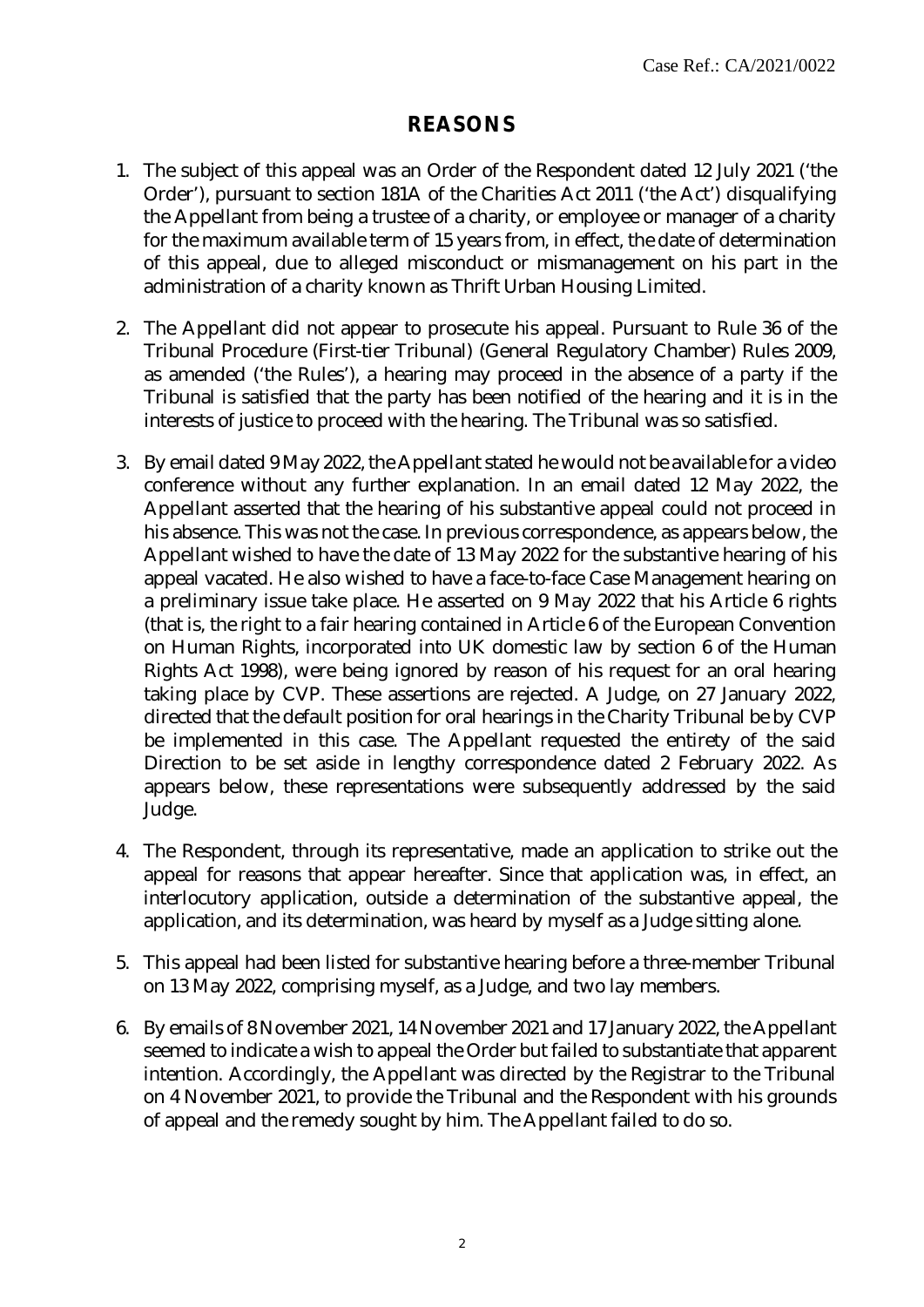- 7. A Judge therefore issued Directions on 27 January 2022 that the Respondent's understanding of the Appellant's grounds of appeal, as set out in the Respondent's Response dated 17 December 2021 would stand as the Appellant's grounds of appeal. He was also advised in those Directions that, if his appeal was allowed, the only outcome available to him, should the appeal be allowed, was that contained in the relevant part of Column 3 to Schedule 6 of the Act. Further, the Appellant, in those Directions, was also granted an extension of time to file a Reply, if he wished, to the Response of the Respondent, to 10 February 2022. He did not file a Reply. The said Directions directed various other Case management steps to be taken by the parties. In particular, the Appellant was directed to notify the Respondent by 24 March 2022 of any additional documents he wished to have added to the draft bundle of documents prepared by the Respondent and, if so, to supply copies of those documents to the Respondent. He did not advise that he wished to add any other documents. Each party was directed, by 24 March 2022, to serve on the other any witness statements upon which each intended to rely or, alternatively, confirm that they did not wish to rely on any witness evidence. As was their entitlement, neither party served any witness statements on the other. Both parties were directed to exchange skeleton arguments and lodge them with the Tribunal 10 days before the date of hearing. The Respondent did serve a skeleton argument (albeit slightly outside the directed time limit). The Appellant failed to comply with this Direction. The Appellant failed to agree a chronology; a schedule of agreed facts and a list of issues with the Respondent (albeit some steps were taken by him in that regard but not sufficient to show compliance, nor was there evidence, or any adequate evidence, that the Appellant had used his best endeavours to comply with this Direction). Both parties were given permission to apply, in writing, before the time for compliance had expired, to vary these Directions, or to seek further Directions. No such application was made by the Appellant.
- 8. However, the Appellant, on 2 February 2022, made a number of submissions, but without offering any, or any convincing reasons, to substantiate those submissions, namely, that there be a three member Tribunal to hear the substantive appeal (a request that was, in fact, implemented put in place); that the said Directions of a Judge dated 27 January 2022 be set aside; that a Directions Hearing be held on 13 May 2022, rather than the substantive hearing of this appeal; that the validity of the Order be determined as a preliminary issue and that the date fixed for the substantive hearing be vacated.
- 9. The Judge who issued the said Directions on 27 January 2022 directed, on 11 February 2022, in response to the Appellant's submissions, that he be asked to inquire of the Respondent if it agreed that a Case Management hearing would be helpful and, if so, that a joint application to that effect be made: no such application was made. The Appellant was further directed that, in default, he should state what precisely he wished to have varied and what alternative directions he sought: no reply, or adequate reply, to that effect was received from the Appellant.
- 10. The parties were notified on 3 March 2022 that this appeal was listed for hearing on Friday, 13 May 2022, before a three member Tribunal.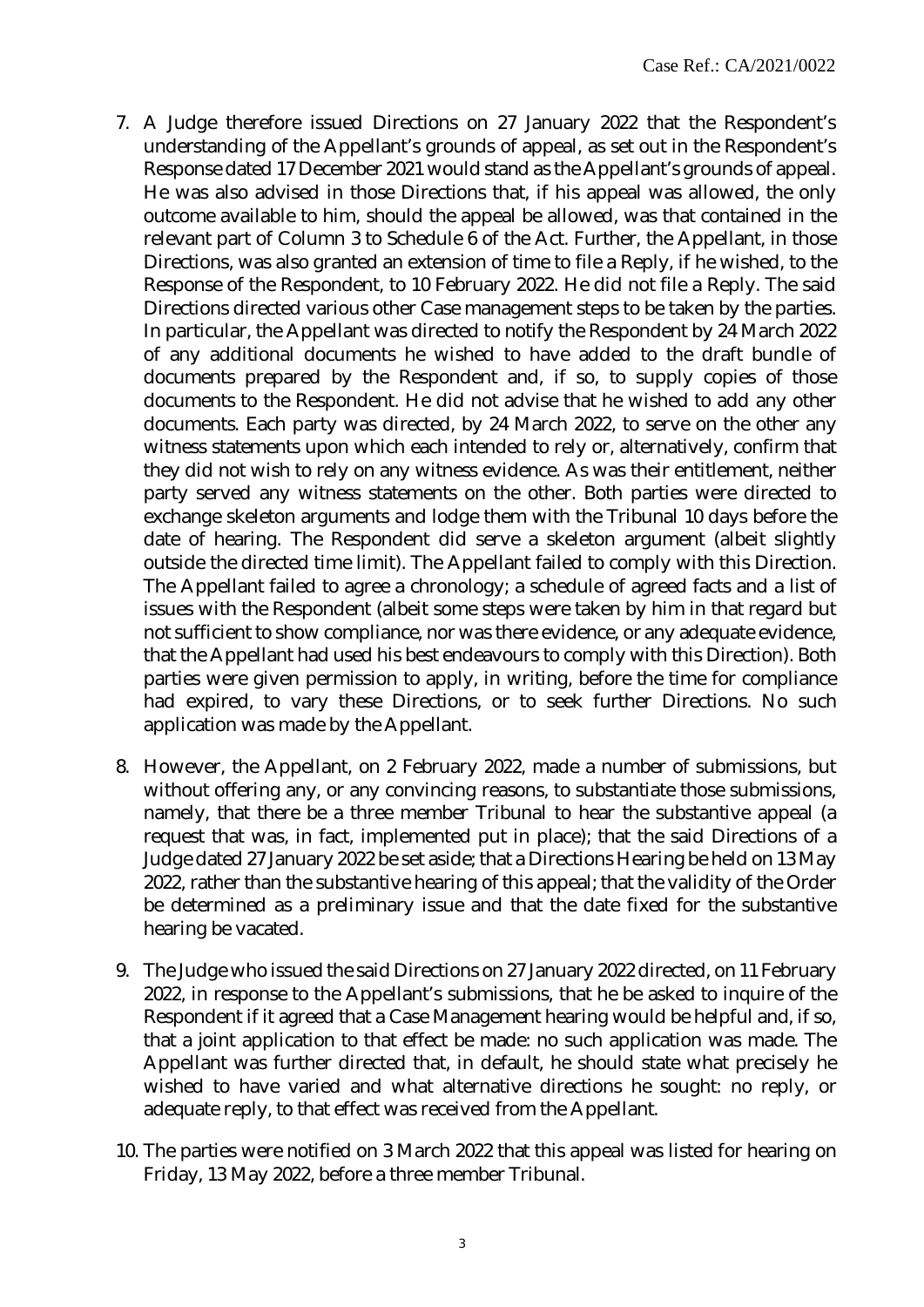- 11. On 9 May 2022, I issued further Case Management Directions. These were in response to said submissions made by the Appellant. The said Directions ruled, *inter alia*, that previous Directions, issued by another Judge on 27 January 2022 were not set aside; that the substantive hearing of this appeal would proceed on Friday, 13 May 2022 and that this date for the substantive hearing would not be vacated to be replaced by a Directions Hearing; that the submission that the Tribunal should determine, as a preliminary issue, the validity of the Order would not be treated separate from the substantive hearing of this appeal but *may* be considered as part of the substantive hearing. The said Directions also stated that since the Appellant did not appear to have complied in full with the said Directions of the Tribunal issued on both 4 November 2021 and 27 January 2022, this appeal may be struck out for that reason, subject to any representations the Appellant may wish to make at the hearing of this appeal, on 13 May 2022, as to why that should not be done, having regard also to any submissions that might be made by the Respondent at the hearing on this aspect. The Appellant was reminded that the only outcome available to him, if his appeal was allowed, was, as a matter of law, set out at the relevant part of column 3 in schedule 6 to the Act and that his appeal shall be treated as a request for the Tribunal to exercise those powers if it allowed the appeal.
- 12. The Tribunal was satisfied, in all the circumstances, as outlined in the preceding paragraphs, that it was in the interests of justice, particularly having regard to the overriding objective set out in Rule 2 of the Rules, to proceed in the absence of the Appellant to hear and determine the application of the Respondent to strike out this appeal. In any event, however, even if no application was made to strike out the appeal, there was every likelihood that the Tribunal, of its own volition, would have decided to strike out this appeal for non-co-operation and non-compliance by the Appellant with Directions issued by the Tribunal, having regard to the written representations made by the Appellant; significantly, the Appellant made no representations in respect of the warning issued to him that this might be done that was contained in the Tribunal Directions issued on 9 May 2022.
- 13. In its application to strike out this appeal, the Respondent relied upon the provisions contained in Rule 8(2)(a) and 8(3)(c) of the Rules and the statutory overriding objective contained in Rule 2 of the Rules.
- 14. The Tribunal considered that Rule (3)(a) and (b), as well as Rule 8(3)(c), might equally have fallen for consideration on the facts of this appeal in considering whether the appeal should be struck out. However, the Respondent made no submission in respect of Rule 8(3)(a) and (b) in its strike out application.
- 15. The Respondent submitted that the Tribunal had no jurisdiction to determine this appeal, in which case the appeal had to be struck out, pursuant to Rule 8(2)(a) of the Rules. It was submitted that the remedy sought by the Appellant was outside the jurisdiction of the Tribunal as the Appellant, in bringing instant appeal, sought to reopen a decision made by a previous Tribunal on 17 April 2015 and to re-open a decision made by the High Court 7 June 2019. It was further submitted that in his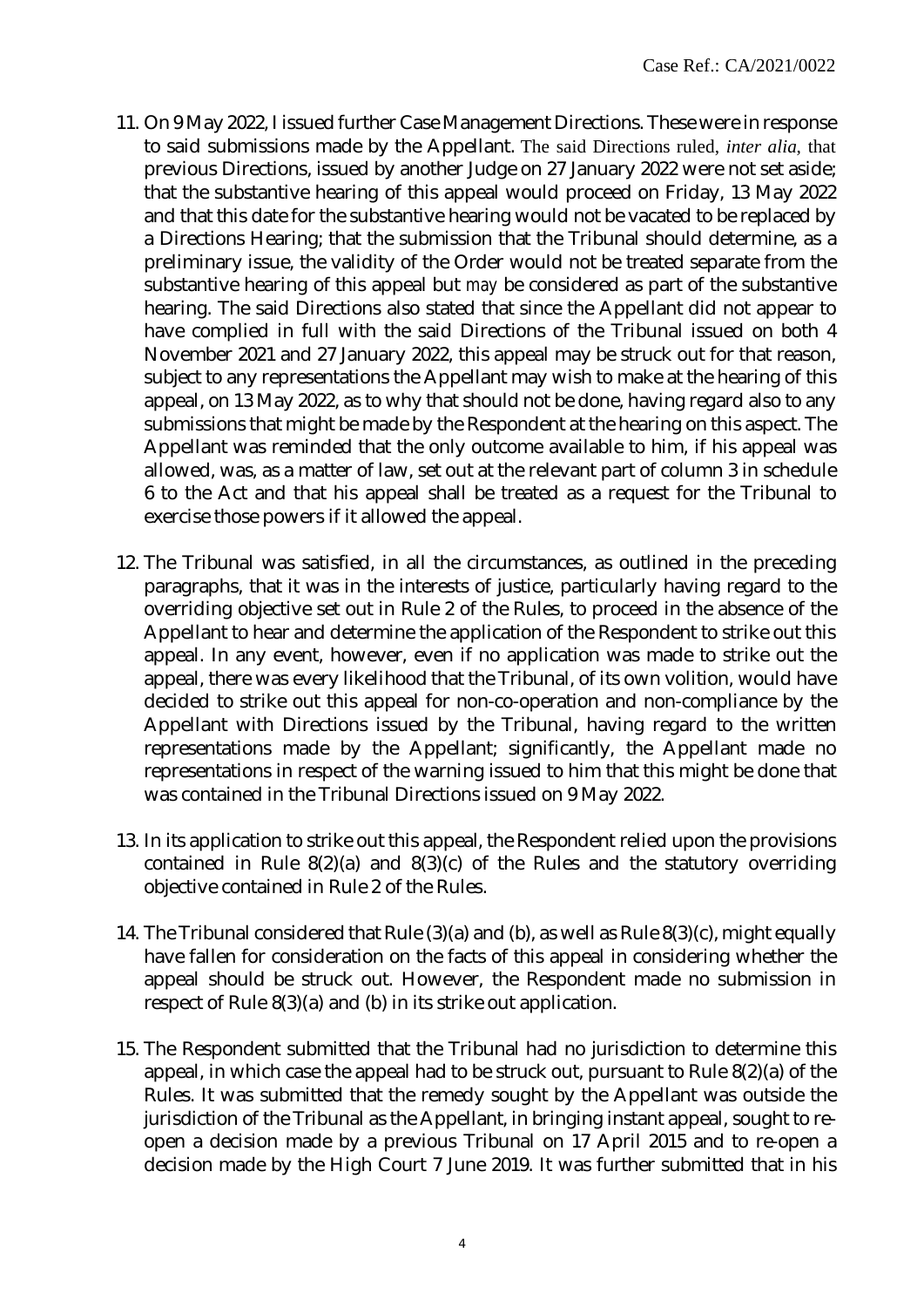correspondence dated 17 January 2022, the only issue raised by the Appellant was to dispute the said decision of the High Court and, in the said directions dated 27 January 2022, the Tribunal afforded further time to the Appellant to comply with directions previously issued to him on 4 November 2021 to no avail. He also failed to serve any witness statement or confirm, as directed, that he did not intend to rely on witness evidence. The Appellant did seem to suggest, at one stage, that he wished to call witness evidence from an officer, or former officer of the Respondent. This, in accordance with standard directions in the Tribunal, that applied in this case too, was not an option open to the Appellant since the Respondent did not intend to rely of any witness evidence on its side, a fact it communicated to the Tribunal.

- 16. As part of its Response, the Respondent identified that the Appellant appeared to pit forward four grounds if appeal. However, it was submitted, and the Tribunal agreed, that grounds 1-3, inclusive, were not within the jurisdiction of the Tribunal, while the four ground was not, in fact, part of the case being made by the Respondent. The Tribunal had no jurisdiction to determine the instant appeal if, by bringing the appeal, the Appellant was, essentially, seeking to re-litigate matters that had already been the subject of a judicial determination both in the Tribunal and in the High Court where those decisions had not been overturned by appellate judicial bodies.
- 17. The Respondent further submitted that even if the instant Tribunal did have jurisdiction to determine this appeal, it should be struck out in any event as having no reasonable prospect of success, pursuant to Rule 8(3)(c) of the Rules. It was submitted that the Appellant had not addressed the grounds for the making of the Order put forward by the Respondent; that the Appellant had failed to progress his appeal, (or, it seemed to the Tribunal, progress it in any satisfactory or adequate fashion). In particular, it was submitted that the grounds for the making of the Order by the Respondent was based on the doctrine of *res judicata,* that is, that the bringing of the appeal offended that doctrine, in that the issues raised by the Appellant had already been the subject of judicial determination by a previous Tribunal, that had not been overturned by the Upper Tribunal, and, more particularly, the decision of High Court, that had not been overturned on appeal, despite the fact that the Appellant had unsuccessfully sought permission to appeal the decision of the High Court on many occasions.
- 18. The Respondent submitted that the statutory overriding objective to which the Tribunal was subject in determining appeals that come before it meant, *inter alia,* that the burden of proof, on the balance of probabilities, in an appeal such as this, that required to be determined by the Tribunal on a *de novo* basis, rested on the Appellant to disturb the position resulting from the making of the Order by the Respondent: there was no burden on the Respondent to justify the making of the Order or its terms. It was submitted that this concorded with the terms of the directions issued by a Judge of the Tribunal on 22 January 2022, nor with the Directions issued by myself on 9 May 2022 Further, it was submitted that the Appellant had failed to comply with a number of Directions, as identified in preceding paragraphs, issued by the Tribunal. Significantly, as confirmed by the Respondent, the Appellant had